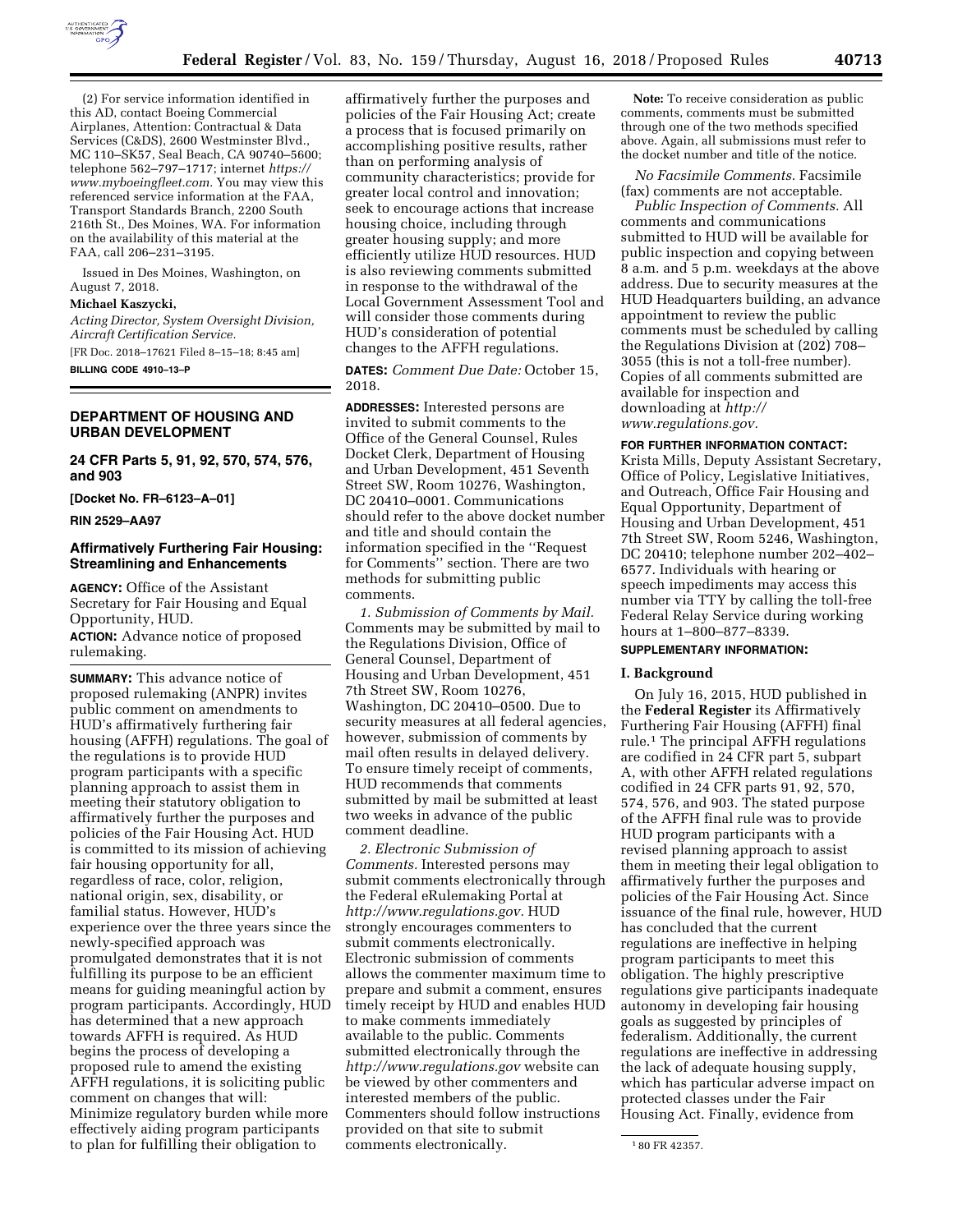peer-reviewed literature indicates that the positive outcomes of policies focused on deconcentrating poverty are likely limited to certain age and demographic groups 2 and are difficult to implement at scale and without disrupting local decision making. HUD reached these determinations for the following reasons:

1. *Ineffectiveness of assessment tools.*  Under the AFFH rule, HUD program participants are required to use an Assessment Tool to conduct and submit an Assessment of Fair Housing (AFH) to HUD. Because of the variations in the HUD program participants subject to the AFFH rule, HUD went through a process to develop three separate assessment tools: One for local governments, one for public housing agencies (PHAs), and one for States and Insular Areas.

There are currently no approved assessment tools that are available for program participants to use. The different assessment tools are unavailable for different reasons. A final State and Insular Area Assessment Tool has not yet been developed by HUD. In the case of the Assessment Tool for use by PHAs, HUD published a **Federal Register** notice on January 13, 2017,3 announcing that the Assessment Tool was not yet available for use by PHAs because the HUD data needed to make the Assessment Tool workable was not yet available. HUD announced the availability of a Local Government Assessment Tool in a **Federal Register**  notice published on December 31, 2015 4 and renewal of the Tool in a **Federal Register** notice published on January 13, 2017.5

Since publication of the January 13, 2017, notice, HUD became aware of significant deficiencies in the Local Government Assessment Tool impeding completion and acceptance of meaningful assessments by program participants. Accordingly, HUD withdrew the Local Government Assessment Tool in a **Federal Register**  notice published on May 23, 2018.6 As more fully explained in the May 23, 2018, withdrawal notice, HUD's decision was informed by its review of the initial round of AFH submissions that were developed using the Local Government Assessment Tool. This review led HUD to conclude that the Tool is unworkable based upon: (1) The

high failure rate from the initial round of submissions; and (2) the level of technical assistance HUD provided to this initial round of 49 AFHs, which cannot be scaled up to accommodate the increase in the number of local government program participants with AFH submission deadlines in 2018 and 2019. Specifically, 63% of the initial 49 AFH submissions (31/49) were not accepted on initial submission. HUD returned 35% of these (17/49) as unacceptable. Many other AFH submissions (28% or 14/49) were accepted only after the program participants submitted revisions and additional information in the form of addendums in response to HUD's technical assistance. Interested readers are referred to the May 23, 2018, **Federal Register** notice for additional explanation regarding HUD's withdrawal of the Local Government Assessment Tool.

2. *Public comments on HUD regulatory reform efforts.* The request for comments contained in this ANPR is also consistent with HUD's efforts to carry out the Administration's regulatory reform efforts. On May 15, 2017, HUD published a **Federal Register**  notice consistent with Executive Orders 13771, ''Reducing Regulation and Controlling Regulatory Costs,'' and 13777, ''Enforcing the Regulatory Reform Agenda,'' inviting public comments to assist HUD in identifying existing regulations that may be outdated, ineffective, or excessively burdensome.7 HUD received 299 comments in response to the Notice, and 136 (45% of the total) discussed the AFFH rule.

While some of the comments expressed support for the AFFH rule, most of the comments were critical of the rule and cited its complexity and the costs associated with completing an AFH. The commenters wrote that the final rule fails to consider critical factors for program participants, such as the scarcity of available resources and other program priorities. Many of these commenters complained that the estimates contained in the final rule regarding the amount of time it would take to complete an AFH were unrealistically low. Small PHAs, in particular, wrote that compliance with the rule would result in their incurring large expenses. Other commenters complained that the rule is overly prescriptive. Still others noted deficiencies with the data program participants are required to rely on in completing their AFHs.

### **II. This Advance Notice of Proposed Rulemaking**

As HUD begins the process of developing a proposed rule to amend the existing AFFH regulations, it is soliciting public comment on changes that will: (1) Minimize regulatory burden while more effectively aiding program participants to meet their legal obligations; (2) create a process that is focused primarily on accomplishing positive results, rather than on performing analysis of community characteristics; (3) provide for greater local control and innovation; (4) seek to encourage actions that increase housing choice, including through greater housing supply; and (5) more efficiently utilize HUD resources.

While the following list is not exhaustive, HUD is particularly interested in comments on the following questions:

1. What type of community participation and consultation should program participants undertake in fulfilling their AFFH obligations? Do the issues under consideration in affirmatively furthering fair housing merit separate, or additional, public participation and consultation procedures than those already required of program participants in preparing their annual plans for housing and community development (*i.e.,* the Consolidated Plan, Annual Action Plan, or PHA Plan)? Conversely, should public input on AFFH be included as part of the Consolidated Plan/PHA Plan public involvement process?

2. How should the rule weigh the costs and benefits of data collection and analysis? Should the proposed rule allow program participants to develop or use the data of their choice? Alternatively, should HUD require the use of a uniform data set by all program participants in complying with their AFFH obligation? Should it vary by the nature of the program participant? Instead of a data-centric approach, should jurisdictions be permitted to rely upon their own experiences? If the latter, how should HUD assess this more qualitative approach?

3. How should PHAs report their AFFH plans and progress? Should jurisdictions be required to provide a detailed report of the analysis performed or only summarize the goals? How often should program participants be required to report on their AFFH efforts? Should the proposed rule retain or revise the current timeframes for required AFFH submissions? Should program participants continue reporting annually on their AFFH actions and results in their program plans and

<sup>2</sup>Chetty, Raj, Nathaniel Hendren, and Lawrence Katz. 2016. ''The Effects of Exposure to Better Neighborhoods on Children: New Evidence from the Moving to Opportunity Project.'' American Economic Review 106 (4).

<sup>3</sup> 82 FR 4373.

<sup>4</sup> 80 FR 81840.

<sup>5</sup> 82 FR 4388.

<sup>6</sup> 83 FR 23922. 7 82 FR 22344.